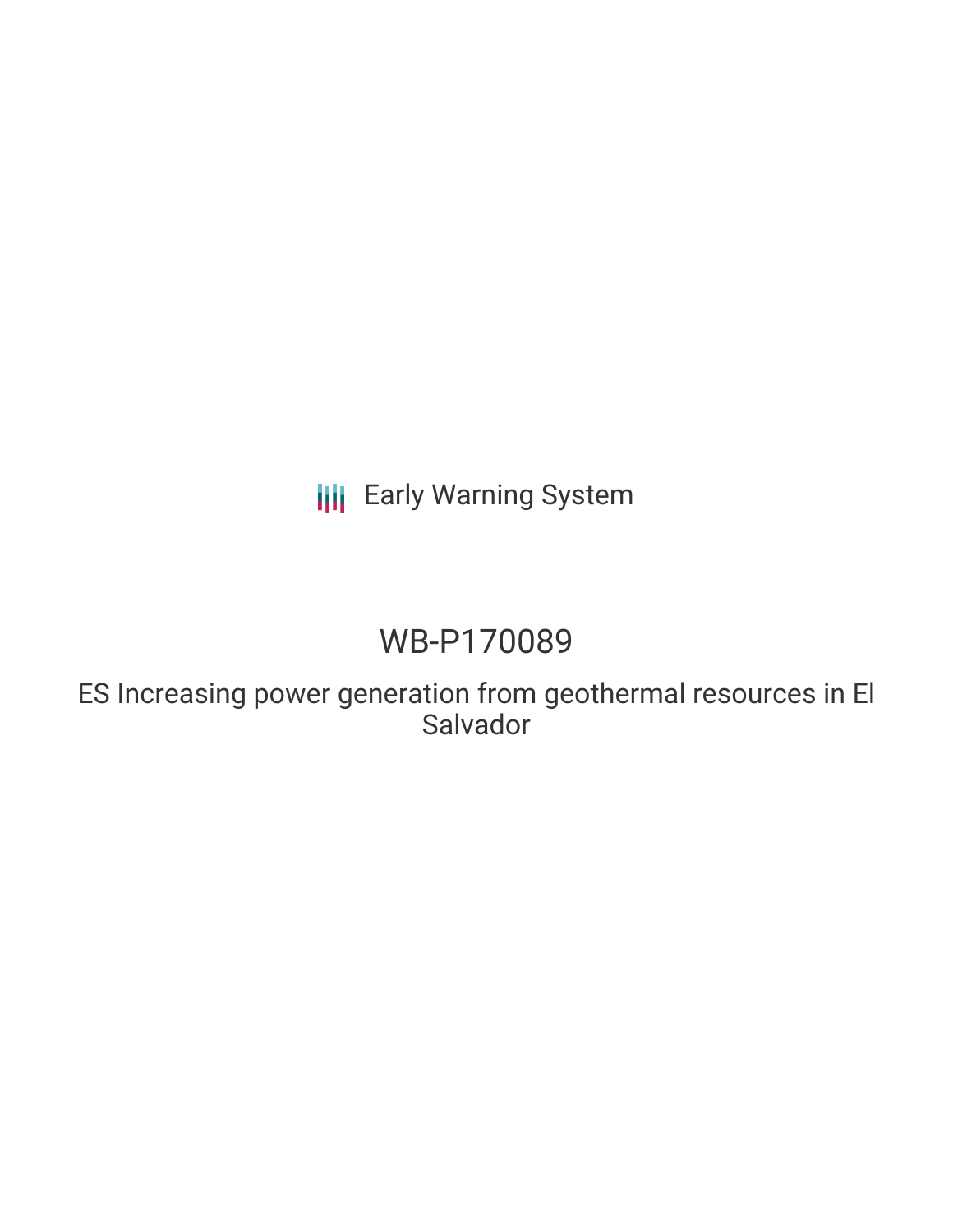

#### **Quick Facts**

| El Salvador                     |
|---------------------------------|
| World Bank (WB)                 |
| Active                          |
| A                               |
| Government of El Salvador       |
| Climate and Environment, Energy |
| \$200.00 million                |
| \$235.00 million                |
|                                 |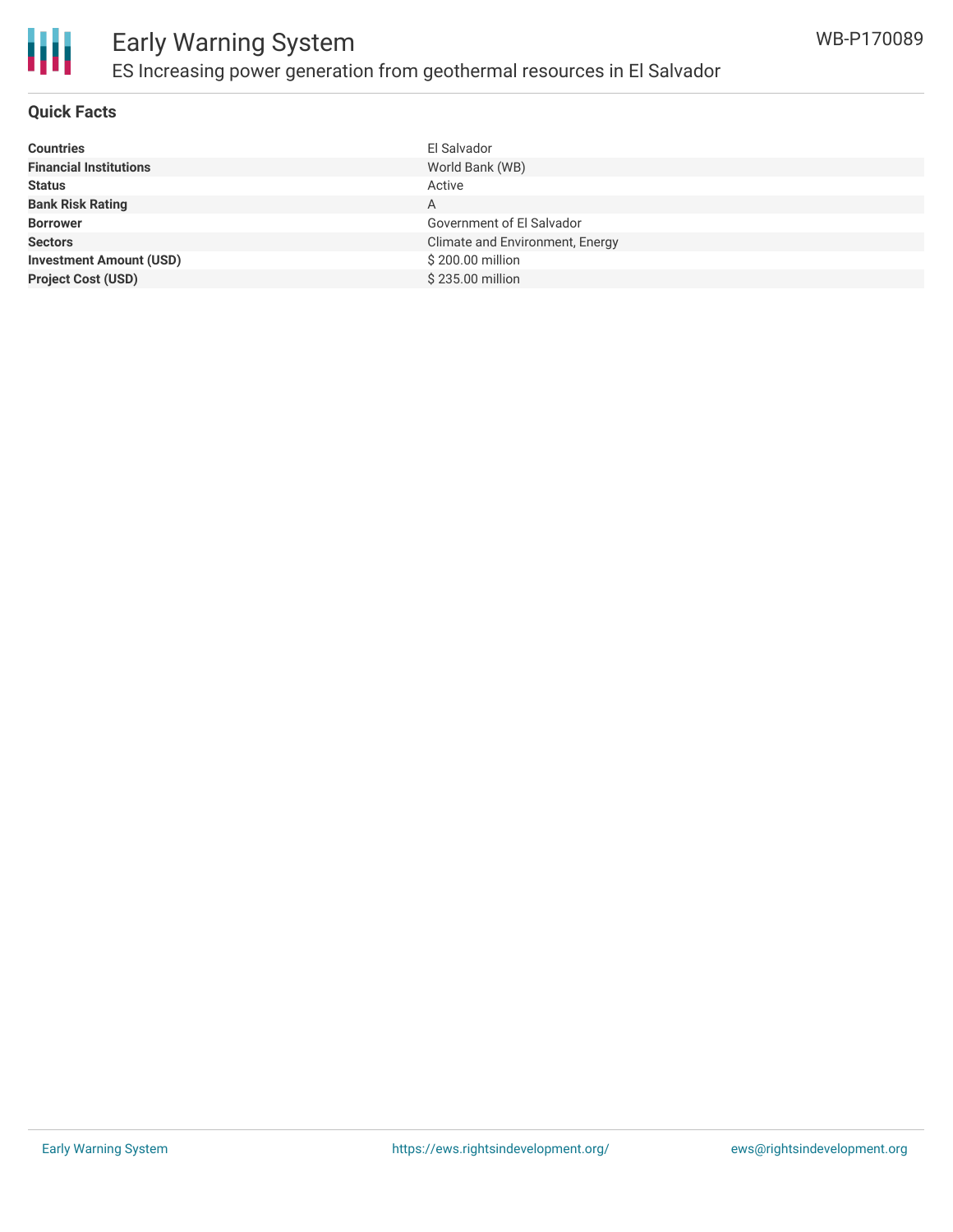

#### **Project Description**

According to the bank, the project will positively contribute to Climate Change adaptation and mitigation, to lowering the cost of electricity and to reducing oil imports by displacing polluting and inefficient thermal power generation. Most polluting and inefficient thermal power plants will be displaced by renewable energy from geothermal resources, contributing to greening El Salvador´s energy generation matrix.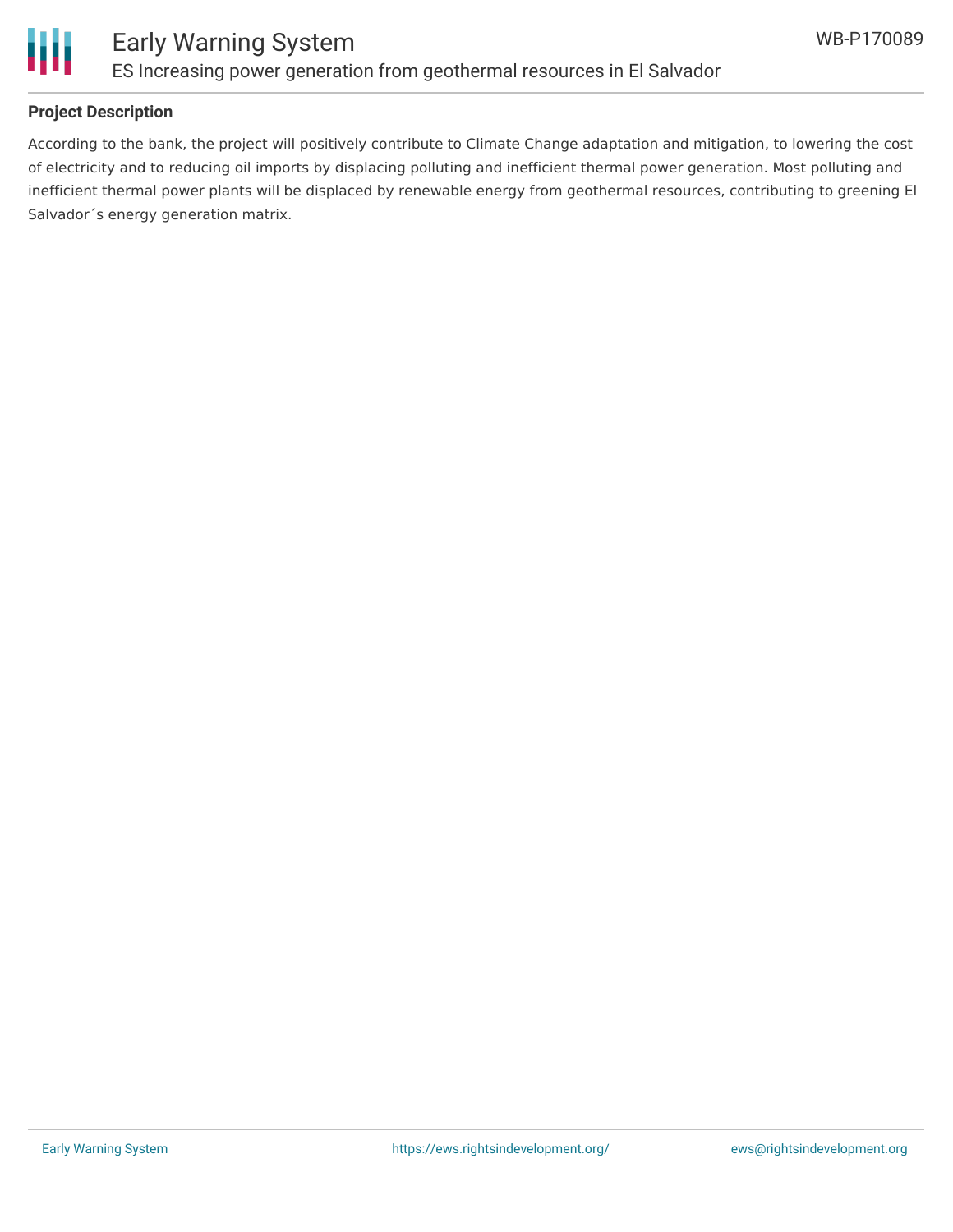

### Early Warning System ES Increasing power generation from geothermal resources in El Salvador

#### **Investment Description**

World Bank (WB)

Investment type not clear at the time of the snapshot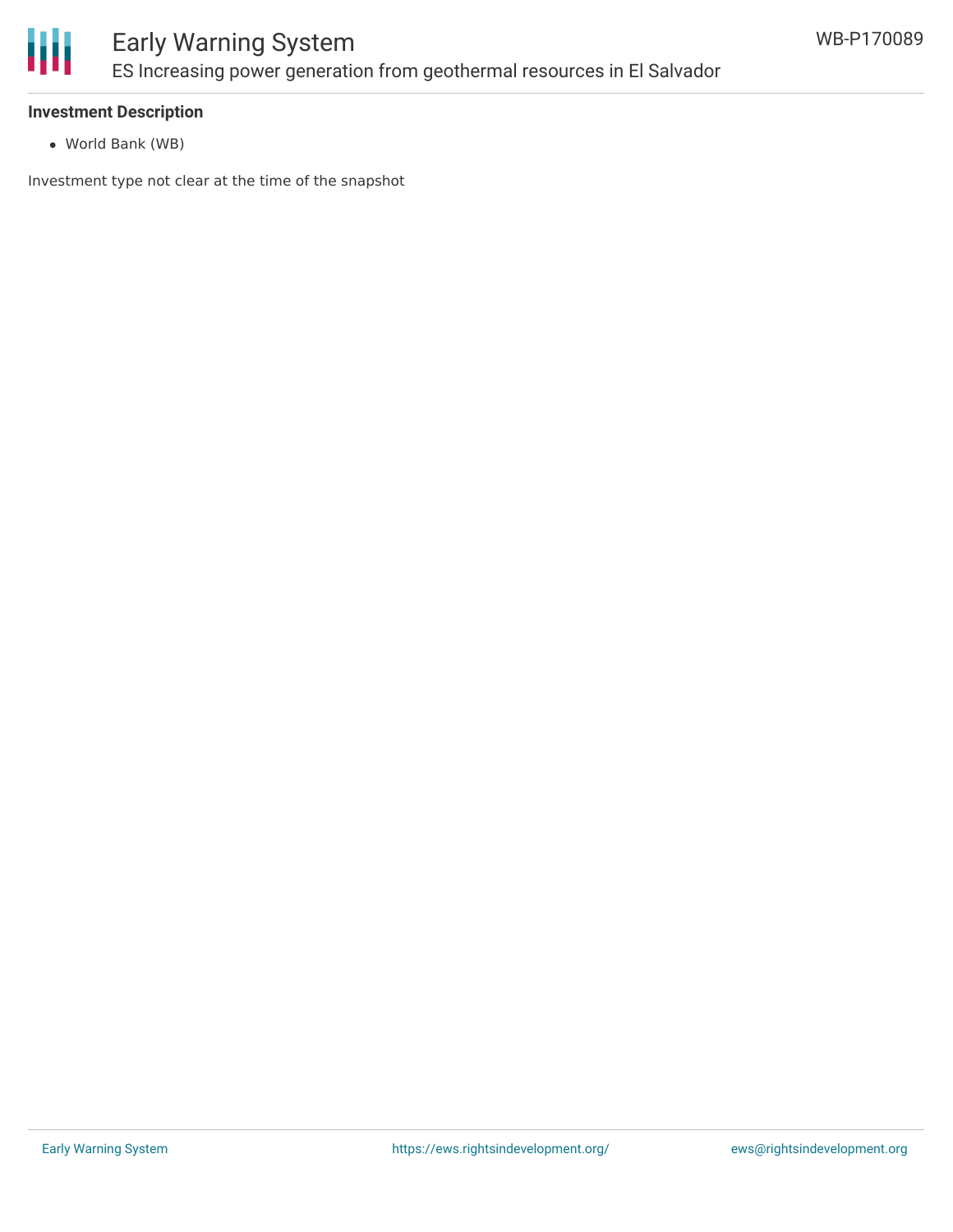

#### **Contact Information**

ACCOUNTABILITY MECHANISM OF WORLD BANK

The World Bank Inspection Panel is the independent complaint mechanism and fact-finding body for people who believe they are likely to be, or have been, adversely affected by a World Bank-financed project. If you submit a complaint to the Inspection Panel, they may investigate to assess whether the World Bank is following its own policies and procedures for preventing harm to people or the environment. You can contact the Inspection Panel or submit a complaint by emailing ipanel@worldbank.org. You can learn more about the Inspection Panel and how to file a complaint at: http://ewebapps.worldbank.org/apps/ip/Pages/Home.aspx.